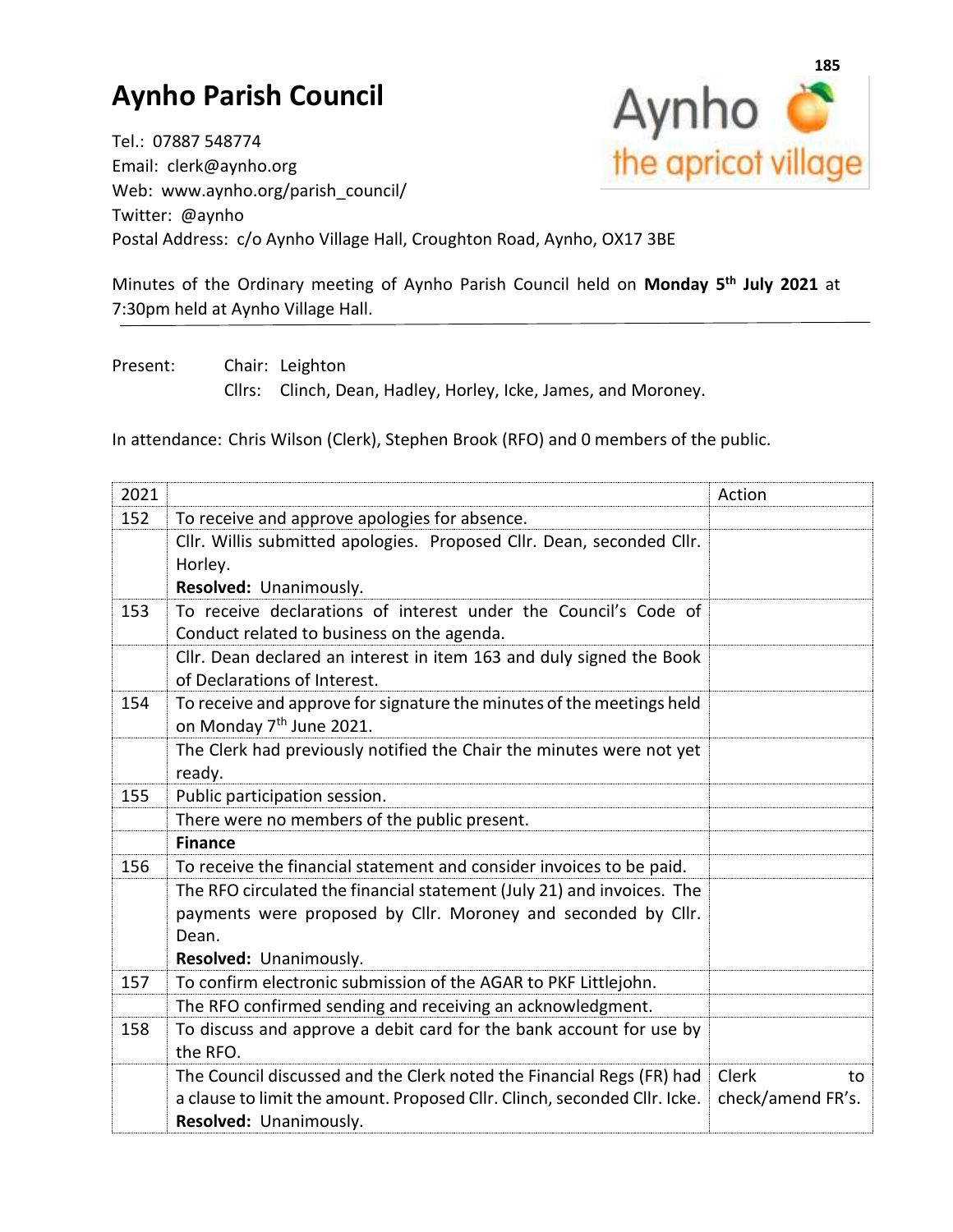| 159 | To discuss and approve a Zettle account for card payments and 2 card<br>readers at a cost of £78 ex VAT.                                   |                    |
|-----|--------------------------------------------------------------------------------------------------------------------------------------------|--------------------|
|     | The Council discussed and proposed by Cllr. Dean, seconded Cllr.                                                                           | RFO to organise.   |
|     | Horley.                                                                                                                                    |                    |
|     | Resolved: Unanimously.                                                                                                                     |                    |
|     | <b>Planning</b>                                                                                                                            |                    |
| 160 | WNS/2021/0727/FUL: The Pediment, 6 Croughton Road, Aynho<br>OX17 3BD: Addition of bespoke garden room.                                     |                    |
|     | The Clerk had previously circulated a report on the application and the                                                                    | Clerk to register. |
|     | Council agreed the following response:                                                                                                     |                    |
|     | "The PC discussed on 5th July and decided to reply with                                                                                    |                    |
|     | - no comment."                                                                                                                             |                    |
| 161 | WNS/2021/0574/FUL: 17 The Butts, Aynho OX17 3AN                                                                                            |                    |
|     | Single storey extension to rear. Glazed roof over yard. Single storey                                                                      |                    |
|     | extension to garage. Glazed side screen with glazed roof. Turning area<br>to front.                                                        |                    |
|     | The Clerk had previously circulated a report on the application and the                                                                    | Clerk to register. |
|     | Council agreed the following response:                                                                                                     |                    |
|     | "The PC discussed on 5th July and decided to reply with - no comment."                                                                     |                    |
| 162 | WNS/2021/0741/FUL: 3 The Butts, Aynho OX17 3AN                                                                                             |                    |
|     | Single storey front extension with pitched roof - incorporating new                                                                        |                    |
|     | roof to garage. New window/door openings to external elevations.                                                                           |                    |
|     | The Clerk had previously circulated a report on the application and the                                                                    | Clerk to register. |
|     | Council agreed the following response:                                                                                                     |                    |
|     | "The PC discussed on 5th July and decided to reply with - comment -                                                                        |                    |
|     | there was concern that the extension was to the front."                                                                                    |                    |
| 163 | WNS/2021/0702/FUL: 16 Roundtown, Aynho OX17 3BG                                                                                            |                    |
|     | Replacement garage and workshop.                                                                                                           |                    |
|     | Cllr. Dean left the room for the duration of the discussion. The Clerk                                                                     | Clerk to register. |
|     | had previously circulated a report on the application and the Council                                                                      |                    |
|     | agreed the following response:                                                                                                             |                    |
|     | "The PC discussed on 5th July and decided to reply with - support with                                                                     |                    |
|     | comments. The PC noted the site is in the conservation area, concerns                                                                      |                    |
|     | on the impact on the grade 1 Aynhoe Park on the corner. The Council                                                                        |                    |
|     | supported the use of sustainable PV but prefer PV tiles as opposed to                                                                      |                    |
|     | panels. The PC would like to see use of stone or render that reflects                                                                      |                    |
|     | nearby buildings or park house. The new building needs to be                                                                               |                    |
|     | restricted to use of 16 Roundtown solely as a garage not as separate                                                                       |                    |
|     | dwelling. The PC discussed the elevation to the B4100 is very dominant<br>and if the roof was hipped or half hipped would be more visually |                    |
|     | appropriate."                                                                                                                              |                    |
|     |                                                                                                                                            |                    |
|     |                                                                                                                                            |                    |
|     |                                                                                                                                            |                    |
|     |                                                                                                                                            |                    |
|     |                                                                                                                                            |                    |
|     |                                                                                                                                            |                    |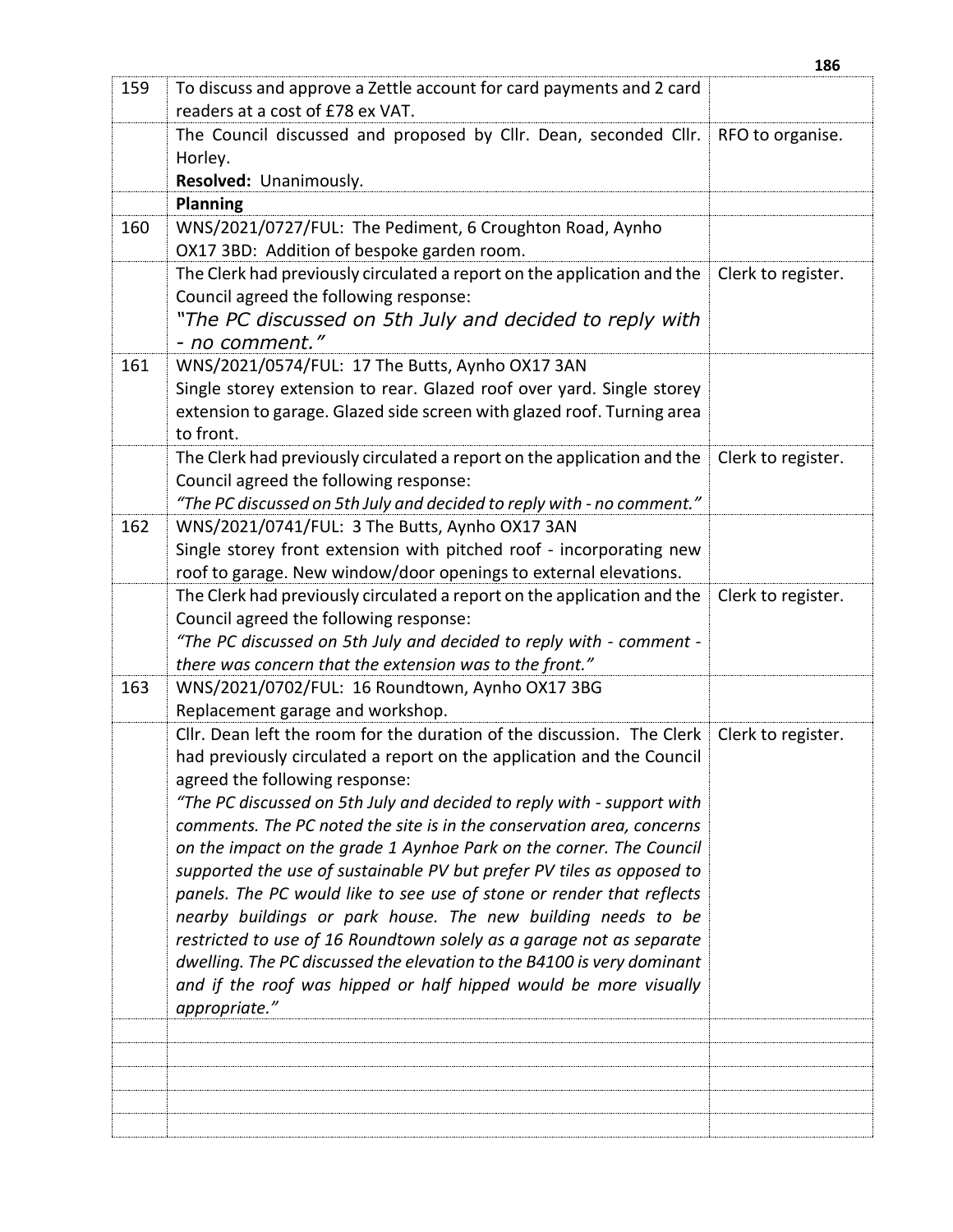|     |                                                                                 | 187                   |
|-----|---------------------------------------------------------------------------------|-----------------------|
| 164 | WNS/2021/0789/FUL: Rose Cottage 6 Banbury Road Aynho OX17 3AB                   |                       |
|     | Single storey rear extension, create a new entrance with an oak                 |                       |
|     | framed canopy, replace the existing fireplace in the sitting room.              |                       |
|     | Replacing the existing driveway access gates with new timber gates.             |                       |
|     | The Clerk had previously circulated a report on the application and the         | Clerk to register.    |
|     | Council agreed the following response:                                          |                       |
|     | "The PC discussed on 5th July and decided to reply with - no comment."          |                       |
|     | <b>Meetings and conferences</b>                                                 |                       |
| 165 | To approve the agenda for the 'Little Brook Ward' meeting, Mon 26 <sup>th</sup> |                       |
|     | July 2021.                                                                      |                       |
|     | The Council discussed and agreed the following actions/points; to               | Clerk<br>to<br>send   |
|     | invite all the new WNC Councillors, expanding the 'ward' meeting to             | agenda out.           |
|     | other Parishes and joint initiative for grass maintenance.                      |                       |
| 166 | To discuss PC agenda style and improvements.                                    |                       |
|     | The Council discussed and agreed; meetings 2 hours max, agenda to               |                       |
|     | be circulated on whatsapp and when Village Hall has screen/media to             |                       |
|     | display agenda electronically.                                                  |                       |
|     | <b>Health, Wellbeing and Community Matters</b>                                  |                       |
| 167 | To discuss 'Assets of Community Value' and actions required.                    |                       |
|     | The Council discussed 'Assets of Community Value' for places such as:           | Chair<br>email<br>to  |
|     | The Cartwright Hotel.                                                           | application forms     |
|     | <b>Maintenance</b>                                                              |                       |
| 168 | To discuss and review areas for tender and grass cutting.                       |                       |
|     | The Council discussed and Cllr. Willis had reported they had been in            | Peter Tustain<br>to   |
|     | contact with Peter Tustain with a works list. The Condition of the              | treat causeways.      |
|     | causeway on Holloway and Blacksmiths Hill was discussed.                        |                       |
|     | <b>Grants and Fundraising</b>                                                   |                       |
| 169 | To discuss and approve the terms and conditions of a Grants Policy.             |                       |
|     | The Chair circulated a draft 'Grant Award and Policy Procedure'.                | Councillors<br>to     |
|     |                                                                                 | review for<br>next    |
|     |                                                                                 | meeting.              |
| 170 | <b>Risk &amp; Risk Assessment</b>                                               |                       |
|     | The Council discussed a loose maintenance cover and fallen tree on              | Clerk to report on    |
|     | the Croughton Road.                                                             | Streetdoctor.         |
|     | <b>Parking, Highways and Transport</b>                                          |                       |
| 171 | To discuss and approve objectives for 2021-22.                                  |                       |
|     | The Council discussed and agreed the following:                                 | Cllr.<br>Chair<br>and |
|     | 2016, Charlton Road 5604, Croughton Road 29000 vehicle                          | Dean to look at       |
|     | movements, 2021 figures not dissimilar.                                         | Wembley Corner.       |
|     | Funding for new MVAS sign.<br>-                                                 | Cllr. Icke to contact |
|     | SWARCO, maintenance, sign not flashing.<br>$\overline{\phantom{0}}$             | Police re: Speed      |
|     | 2022, start Community Speed Watch.<br>-                                         | Van.                  |
|     | Police, Mobile Speed Camera.                                                    |                       |
| 172 | Covered under item 2021/168.                                                    |                       |
|     |                                                                                 |                       |
|     |                                                                                 |                       |